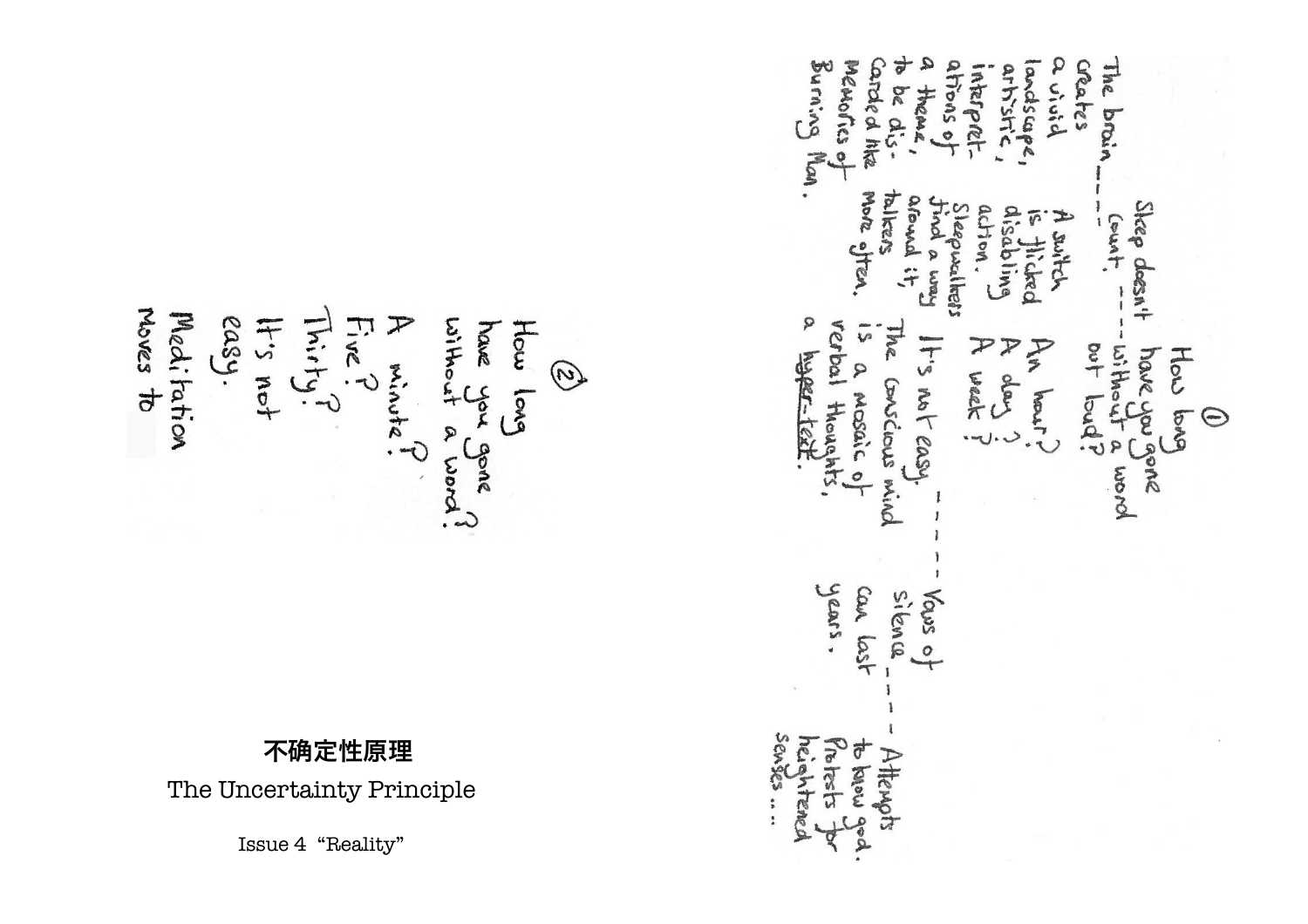Static Tableaux by, Jason Rezvan

A man sits tirelessly on the edge of a black plastic stool, slender forearms resting atop pantless shanks in a defecatory posture, two feet above the ground, dirty, chipped fingernails clenched together, protruding forcefully from the ends of wrinkled and sunburnt fingers, fingers which are in turn extensions of a pair of gaunt, veiny hands, blue veins bulging and seeming to pop under the pale epidermis right there as you look at them, which he is as a matter of fact not doing.

The man's focus is locked onto the cleverly patterned area rug directly below him. The rug is six feet long and four feet wide, a total area of twenty-four square feet, a maelstrom of deep blues attacking his retinas. He appears briefly entranced by the hazily patterned squares, boundaries fluid as if alive, floating as if on the surface of some vast body of water, the kind where when you stare in, nothingness stares back. He is clearly deep in thought, probably considering all the different hues of dark blue he can name:

Cobalt Blue. Denim Blue. Duke Blue. Egyptian Blue. Federal Blue. Midnight Blue. Navy Blue. Persian Blue. Prussian Blue. Sapphire Blue. Yale Blue.

There is a window in this particular room that is six feet high and stretches laterally across two more, its rain-streaked glass and tired metal frame consuming a sizeable third of the northern wall. A building with filthy vinyl siding outside restricts the flow of direct sunlight into the room. Not that that would be happening now, anyway; it is well after midnight. The window's pane is cracked open six inches, a cheap, ninety-nine-cent screen wedged into the frame behind it, theoretically designed to prevent foreign matérial from barging in unannounced. Still, enough space exists between the screen and the glass for immeasurable amounts of molecular compounds

to waltz on in, subjects of the chemical whimsy of the without:

Nitrogen. Oxygen. Water Vapor. Argon. Carbon Dioxide. Et al.

Enough space, too, for a lonesome, diminutive male housefly, eight millimeters long, to melt in, drawn by the silent siren call of a metallic floor lamp's magnificent light. It perches itself with placid abandon on the chasm between screen and glass, a vector of parasitic, bacterial, and viral diseases, dangerously undersized due to malnourishment during its larval development. This particular housefly is, not surprisingly, in search of sustenance:

Feces. Open sores. Sputum. Spoiled food.

Complicating the visual scheme is the fluorescent glow of a thirteen-inch computer screen, gently humming its own song. A single field of text is stretched tautly to the edges of the screen, filling it completely and with positively hermetic influence, a generous swath of white confined within the computer's own creamy borders. There are pulsing lines of black words that interrupt by contrast, some short, some long, all Courier, size twelve font. The text reads:

"A story, please." "..." "Will you tell me a story, please, for old time's sake?" "Fine. There's this one I read once: 'This wise old whiskery fish swims up to three young fish and goes, "Morning, boys, how's the water?"

him swim away and look at each other and go, "What the fuck is water?" and swim away,'." "..."

and swims away; and the three young fish watch

The computer rests atop a medium-sized cherry wood desk that offers 780 square inches of useable surface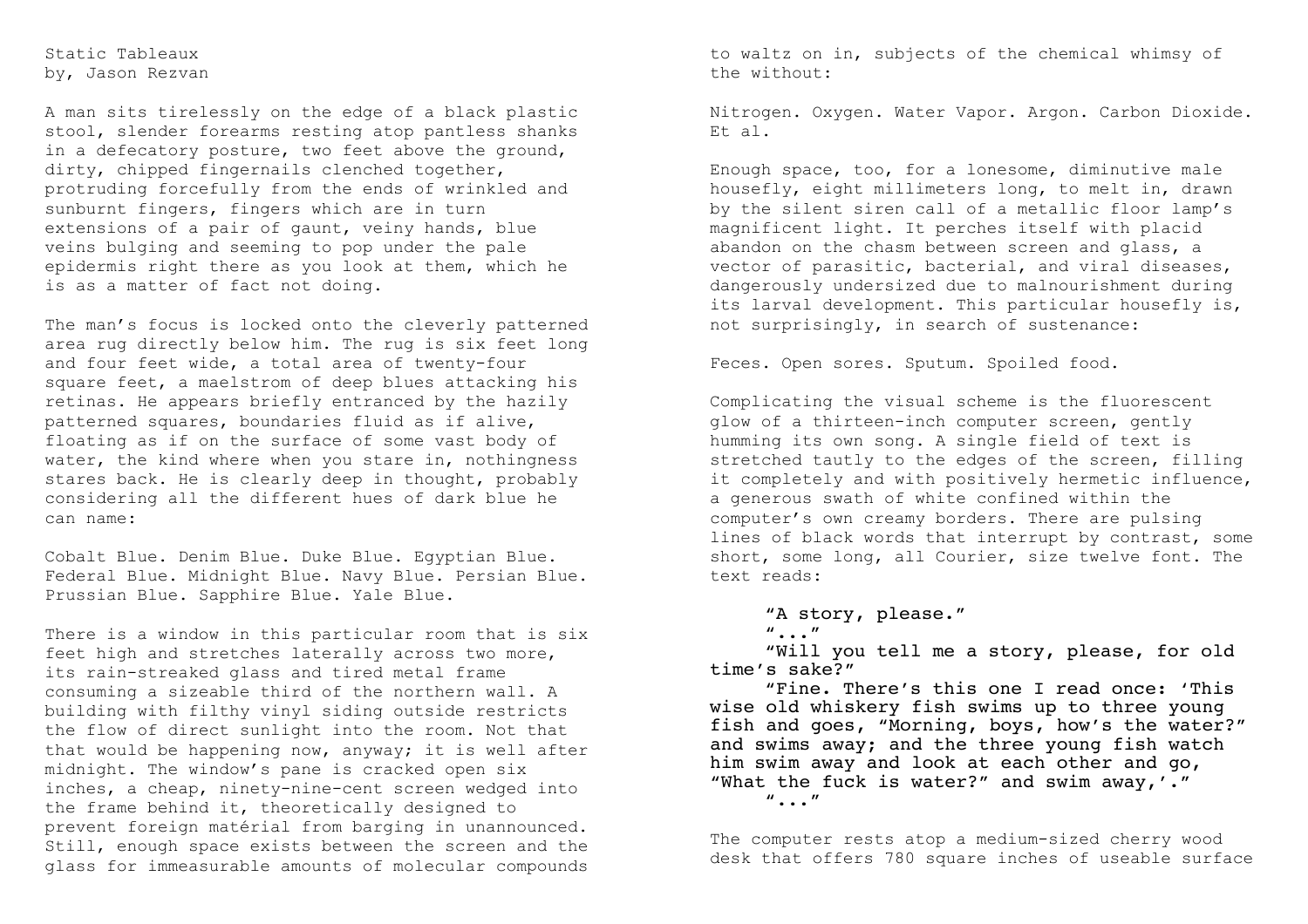area. There are various items scattered around, including a red 0.7 mm pen employed exclusively for annotation; three scraps of white paper that read, "Red Tavern/Star, Greenpoint Ave., G", "Doggone Soul -- Otis?", and, in heavy-handed capitals, "WRITTEN NOTICE TO MGMT BY MAY 31 RE: VACATING LEASE"; an advertisement for a recently-opened local tavern ripped with extreme prejudice from the pages of a periodical; 50 mcg of fluticasone propionate, nasal spray, for intranasal use only; one Lincoln and three Washingtons, folded neatly in half; an unmarked DVD of possibly dubious origin; a warped wooden coaster with a slightly raised edge, the better to contain a beverage within; and, curiously enough now, a lonesome housefly.

An armful of fatigued books are propped up against the wall, huddled, tired. All appear with spines cracked into submission, a mountain range of worn edges and discolored pages bordering the northwest corner of the desk. Flecks of red ink peer out from the dirt-stained peaks.

The realities these books have conveyed, currently convey, and will continue to convey, are:

A story about a girl with abnormally large thumbs and an uncanny ability to hitchhike who encounters, among others, a male homosexual feminine hygiene products tycoon, a sexually promiscuous cowgirl, and a peripatetic Asian guru, on her journey of selfdefinition within countercultural realities.

A story about a disillusioned socialite, torn asunder by the competitive fires of adulterous romantic passion and historical maternal love, coerced into a life of complicated truth but doomed to suffer under society's gaze because of it.

A story about a small town college professor who consumes his public self within the identity of the very larger-than-life totalitarian fascist he teaches about while ironically crippled by a fear of death,

which fear is subsequently realized after exposure to airborne toxins.

A story about a teenager at an elite tennis academy who smokes high-resin cannabis with the utmost secrecy, a

recovering oral narcotic addict working at a halfway house, and a cadre of wheelchair-bound Québécois terrorists searching for a lethal film that leaves viewers in such throes of pleasure they cease to function.

A story about a girl with a passive yet overbearing boyfriend and a talking cockatiel who questions whether she is real or simply a character in someone else's fiction.

The books brood.

The desk idles.

The computer sings.

The fly waits.

The window demarcates.

The blues transcend.

The man pays no attention.

The water is tepid.

*The fish story is from David Foster Wallace's 2005 commencement address at Kenyon College.*

NORTHGATE SWIM CLUB by, Marilee Stang

June. There had never been a swimming pool in Avon before, creeks and swimming holes, but nothing so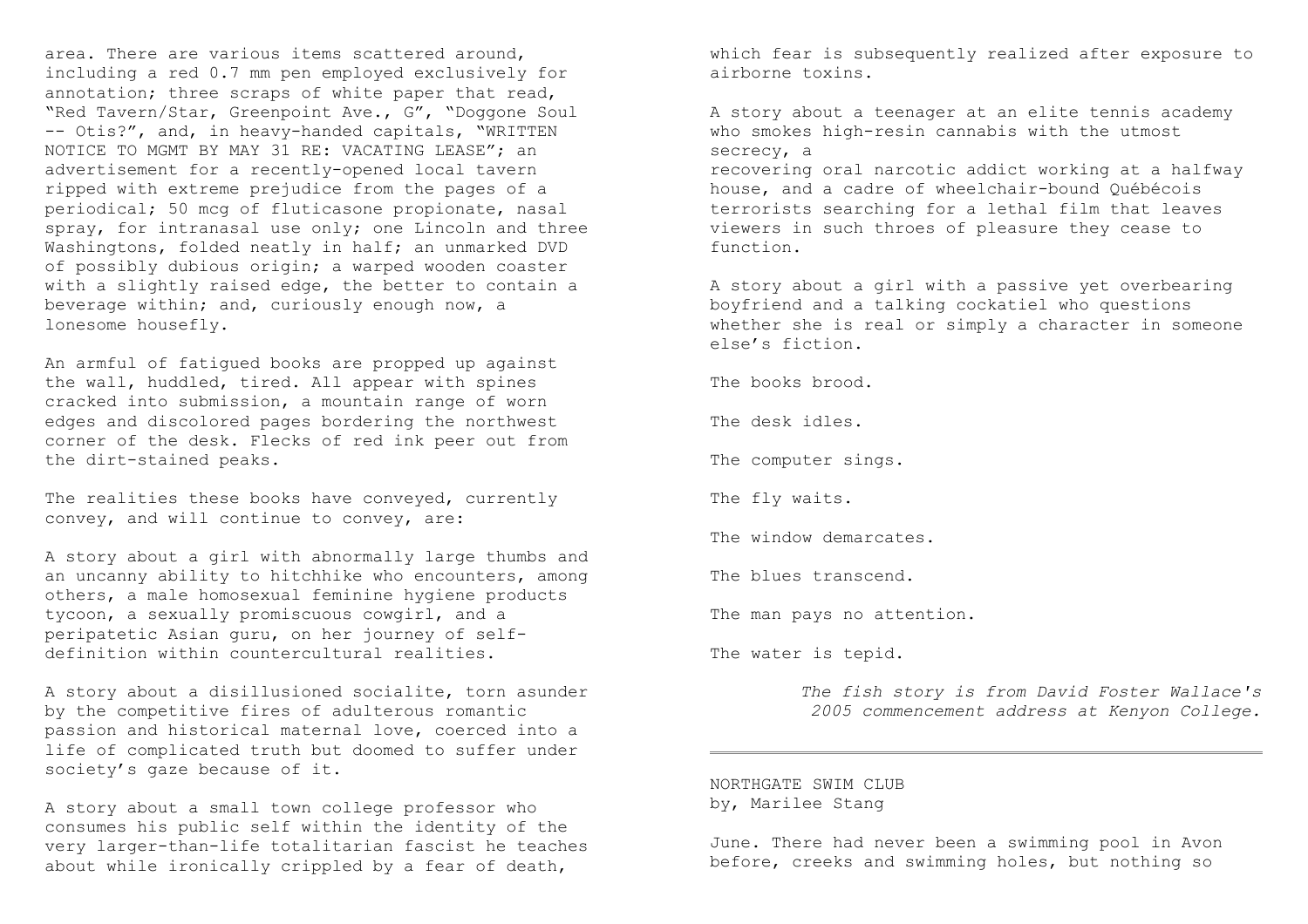fine as this. Yet there it was. The movers and shakers of Avon, who didn't till the soil for strawberries or tomatoes to truck to the city, all the "suburbanites," who lived in Northgate, had built it. My mother elevated us to the level of being "cool." Since she worked nights at St. John's Hospital, and wanted the house quiet during the day, she bought us a membership in Northgate Swim Club. This seemed to be the perfect solution; affordable, requiring minimal driving on her part and kept us all in one place. The moral of this story, as all good stories must have a moral, is to keep swimming until you reach your goal.

My good friend Doris Karpowicz, Dorrie K, lived in a house just in front of the Club grounds, a very advantageous spot for keeping a lookout on who was there from our vantage point out her bedroom window. We could see what quys were there, which ones we wanted to avoid and which ones we liked. We waited for the right moment to arrive, avoiding catty girls like Marianne and Merle. She and I took advantage of every lesson that was offered by the club. We took her mother's steak knives to carve our pseudo boyfriend's names in the picnic tables outside the club gates. Once she confided in me that the A. in her father's name stood for Adolph, as in Hitler, since the folks in the old country thought he was a swell guy. Her father didn't publicize that bit of gossip.

We mainly took lessons because the Bellissimo twins, Don and Dave taught them. They were super cute Italian college guys from Avon Lake, where the really hip people lived. Nobody ever called them farmers. First, we took Life Guard training, although we both walked on the bottom of the shallow end during the victim carry. Guess we figured we'd never get to be Life Guards anyway. Then, we took diving lessons. One of the twins had to hold our waists at the end of the diving board as we attempted to master the back dive. That was worth all the belly flops we endured. I got so that I could do a decent dive, a jackknife,

just couldn't master the swan dive.

Of course, by August, when Eddie was wearing my junior class ring, those lessons fell by the poolside along with the wet towels. I didn't have to make a fool out of myself any longer by asking Dave Bryant, the Big Man, to put suntan lotion on my back while he and Wally Russel snickered at me. Eddie was more than happy to oblige. You see, when Marianne and Merle decided to chase after the senior guys that left a bunch of sophomore guys looking for dates. And Dave joined the heap of wet towels even if he was quarterback for the Eagles.

Labor Day arrived. The days were still warm, but the nights grew cooler. The Bellissimo twins were headed back to school. My older brother enrolled at Max Hayes Trade School to become an electrician as his grandfather before him. The Swim Club held its first ever festivities, a poolside cookout, games and swim races for the kids; a chance for the adults to mingle with the other working would-be socialites with a beer from back home. All the stale candy and sweatshirts emblazoned with "Northgate Swim Club ,"that nobody bought, were the prizes. Good deal!

Doris and I went in the race for 15 and 16 year old girls. I tugged at my nose clip and tugged at my suit as I stood at the edge of the shallow end, where the race would start. Strains of "Please Don't Talk to the Life Guard," and "Pretty Woman," bellowed over the crowd. Finally the whistle blew.

I leapt into the water. One dive I had learned very well was the racing dive. You stretched out your arms and kept your head up so you didn't so much go deep down in the water as skim the surface. So there I was swimming and swimming, not a sound to be heard except the slosh, slosh of my arms stroking the water. Couldn't see anything either. I hated getting chlorine in my nose and in my eyes. It was dark, dark and quiet where I was.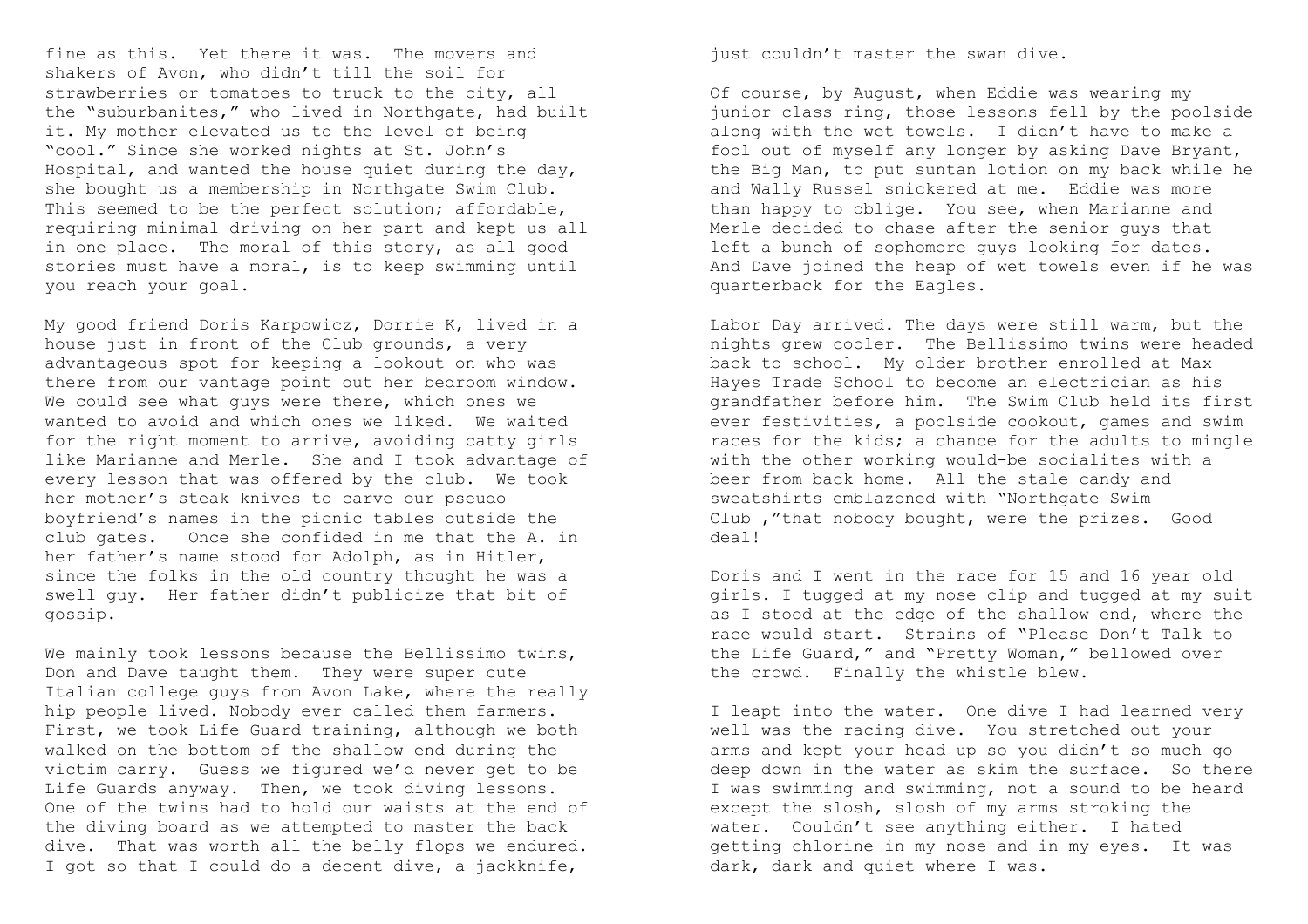"Where was I?" "Was it the end yet?" "I'm scared."

So I decided to stand up to see where I was at. And all I heard was yelling and screaming, "Go, go, go," or things like that, people waving their arms, and then I saw how far ahead of everybody I was. Next, I saw everybody swim past me. Reluctantly I finished the race. You see, the moral of the story is that no matter how dark it is, no matter what you think you can't see or imagine that you can, just keep on swimming until you touch the wall. You just might be ahead of them all.

Where's Waldman? by, Dave Kilpatrick

### Scene One

Lights up. We see a check out counter at a grocery store. Standing at the counter is **DREW** and the new cashier he is meant to train, **JAY**. It is **DREW**'s last day on the job, which leaves him both happy and sad. He is also a bit miffed to be training his replacement. The two boys are slowly stocking Waldman's spring water on some shelves next to the cash register throughout the entire scene.

**DREW:** (Inspects a bottle of water in his hand) Waldman's Fresh Spring Water. Has a nice ring to it, but don't let this fancy packaging fool you. They fill these things up from a tap in the back room. (Places the bottle in his hand on the shelf and turns to JAY)

So… (looks at his trainee's nametag) JAY. You think you want to work here at Waldman's, do ya?

## **JAY:** Well…

**DREW:** I mean, sure. You want to get paid. We all do.

(pauses, remembering his first day) Probably want to buy an Asian sedan or something… maybe impress a girl. I get it. Just promise me you won't try and bring that thing to the drag strip, it's just sad. Rice rockets as far as the eye can see.

JAY: Uh... I won't. I mean, I don't get my permit for another year, so…

**DREW:** Ah… my mistake. (Touches JAY's nametag, maybe hits JAY's nose as he looks down at it)

Didn't notice the pink name tag. That's the first thing you'll have to learn. Here at Waldman's we're only as useful as the color of our nametags. Pink: that's under 16, you guys are hardly worth the minimum wage you pull down. Turn 16 and they'll give you a yellow one: slightly more prestigious. Us 18 and over folk, we get this silver guy here (points to his nametag). That means kitchen access, job mobility, and the very real danger of becoming a lifer. Don't let that happen to you, JAY.

**JAY:** I'm still part-time, so…

**DREW:** We all start out that way, buddy. I've seen it a million times. (pauses as if to mourn his fallen comrades) Oh… interesting side note. Name tags can be very helpful when it comes to classifying the feminine scenery, if you know what I mean. Silver's great, yellow's a bit of a gray area, and pink means back the fuck up.

# **JAY:** Okay…

**DREW:** But you've got a few years yet before the whole jailbait thing becomes an issue. Consenting minors… it's all fair game.

#### **JAY:** Fair game…

**DREW:** Okay. Now that we got that covered, I'm supposed to ask you what you want to get out of this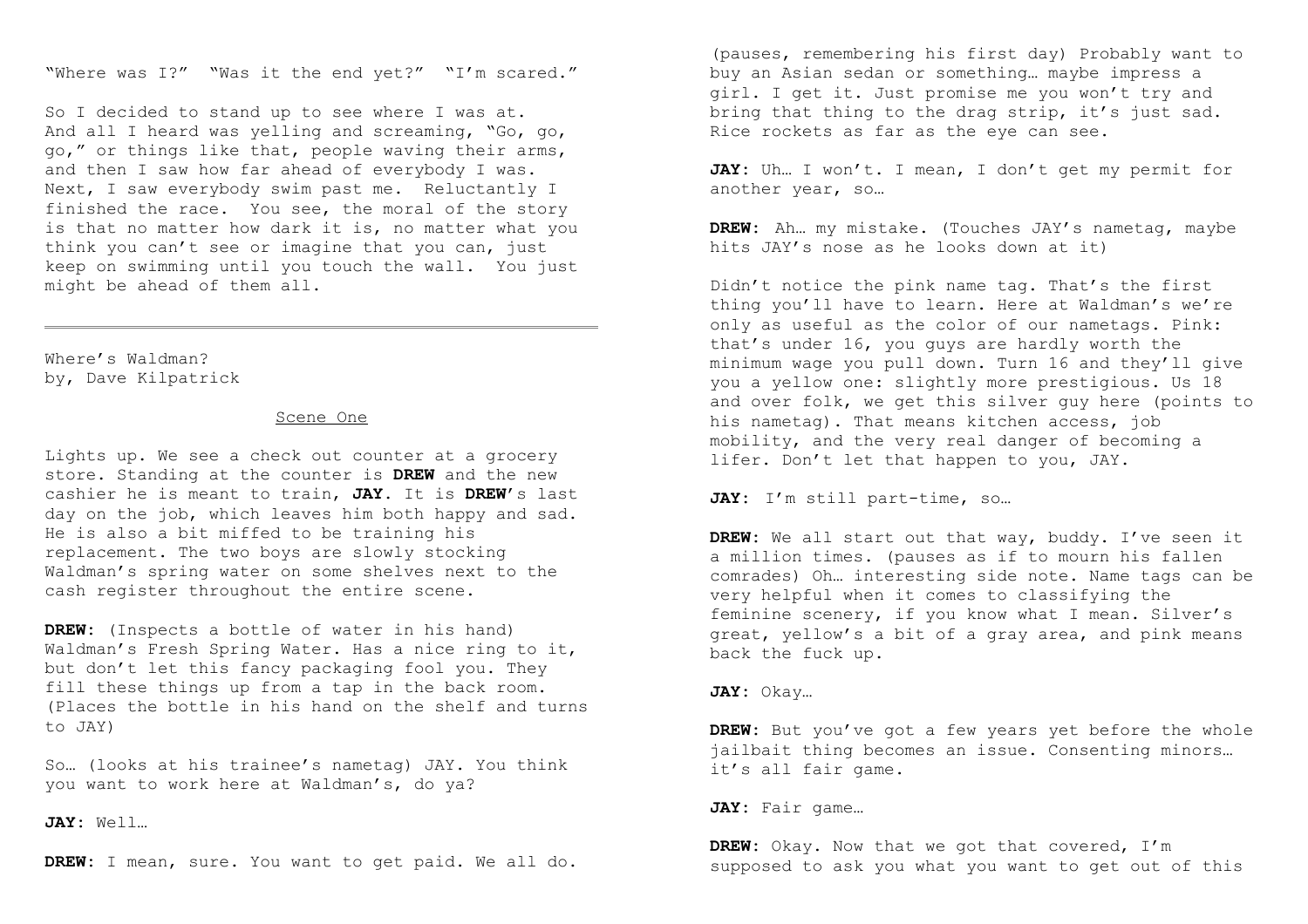job.

**JAY:** Well, my application said a stronger work ethic, lasting interpersonal relationships, and a better understanding of the service industry.

**DREW:** Jesus, man… you sound like you just stepped out of the training video. They made you watch that already?

**JAY:** (Looks down at his feet) No.

**DREW:** Shit. Am I being Punk'd? (chuckles at his own joke) C'mon… let's be real with each other, I thought that's what we were doing here. What do you really want from this job?

JAY: How bout a paycheck?

**DREW:** There we go… what else?

**JAY:** Ah… maybe the chance to sell my friends some beer.

**DREW:** Alright, now we're talking. What about the five finger discount?

**JAY:** They told me there was no employee discount.

**DREW:** Well, we have to skim a little off the top, don't we? (Wiggles his five fingers) The five finger discount, get it?

**JAY:** (Wiggles his own fingers and laughs a little) Ohhhh.

**DREW:** (Suddenly serious) And Don't tell 'em I told you that.

JAY: Of course. You got it... I won't

**DREW:** Alright (nods as if to ensure the agreement). Oh, here comes Jeff. Looks like you'll get the chance

to witness a lifer in action. (looks puzzled as if observing a wild animal) Notice his gray, sorta vacant eyes. They're a dead give away, he's been working here way to long.

(JEFF enters. He looks tattered and tired, as if he has been up all night. He and DREW know each other and clearly have worked together for some time. JEFF's voice is somewhat mono-tone and absent. The audience isn't sure if he's stoned or just a little slow.)

**DREW:** Jeffery, how goes it, my man?

**JEFF:** Ah, you know… Same shit, different day.

**DREW:** I hear that (motions to JAY). Meet my boy JAY, They've got me training him.

**JEFF:** Nice… you get him to sit and stay yet?

**DREW:** Nah… but I'm pretty sure he's house broken. He'd better be… he's my replacement.

**JEFF:** Your replacement? I don't buy it.

**DREW:** Buy it, my friend… I'm outta here at the end of this last glorious day. (Looks out to audience, surveying the store in front of him) As much as I love ya, I'm through pushing greasy pizza and dry Chinese food to these overweight shlubs.

**JEFF:** Right…

**DREW:** I'm serious, man. It's really starting to weigh on my conscience. We've had our hands in more triple by-passes and tummy tucks than most doctors in this town.

JEFF: It's a wonder we're not paid better.

**DREW:** You're telling me.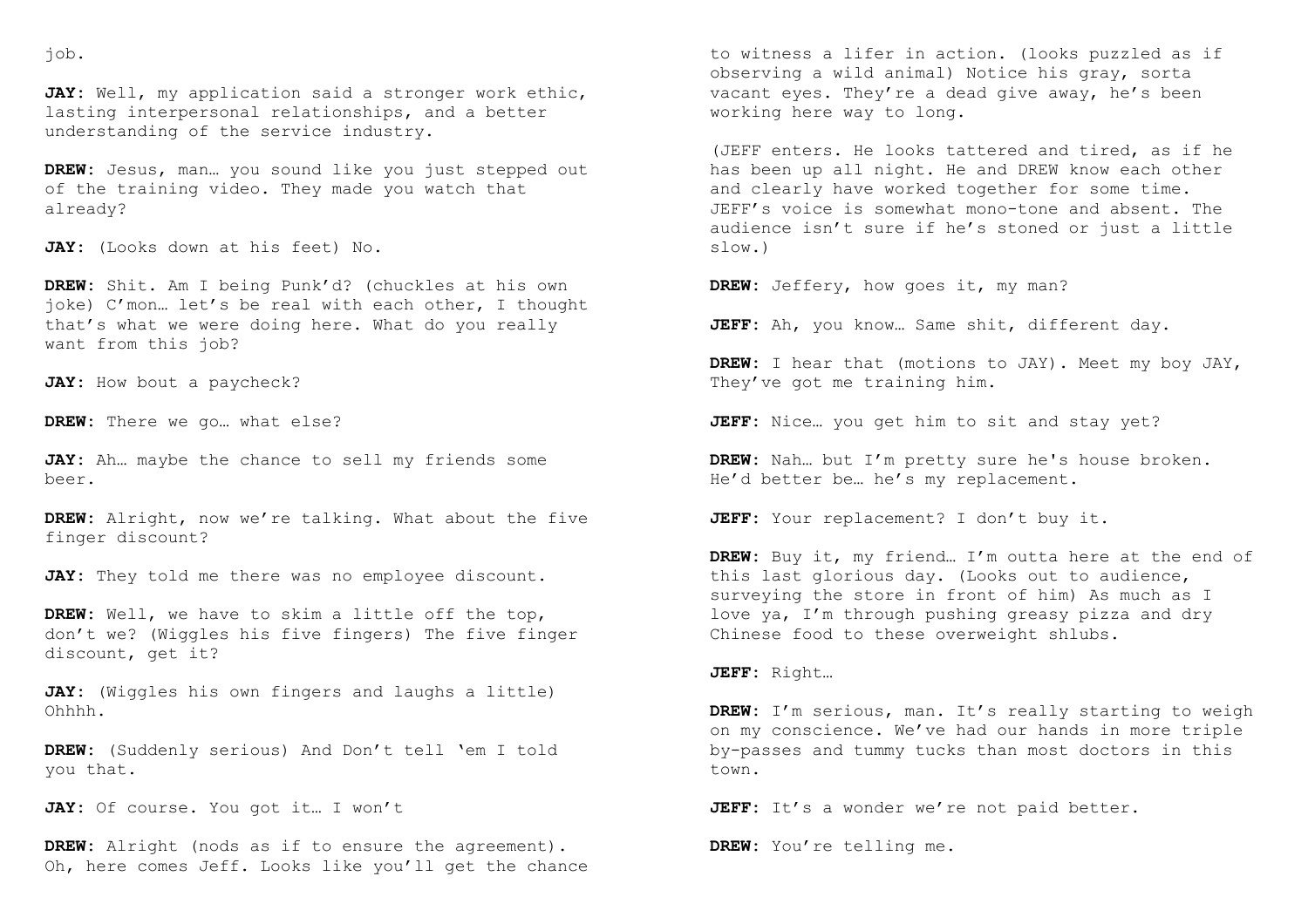JEFF: Alright, gents. I'm headed to the break room, you coming?

**DREW:** Why not. I've gotta show the kid the "nerve center" of Waldman's sometime.

(The trio walks off stage.)

*Scene two will appear in the upcoming issue of The Uncertainty Principle to be published on August 13 th, 2010.*

Who are You? by, Tigist Defaru

How is it that your ignorance is smart and your naivety sophisticated

Your softness tough and your patience fierce?

Tell me how your kindness is cruel it makes you sacrifice;

and your generosity is greedy it is not for others?

How can you suffocate me with your sweet bitter love?

Are you The Too Good to be True or The Truth itself?

A question of reality. by, Stuart Brown

I found myself staring into space today, literally into the night sky. I often find myself drawn to the quieter areas of the city I reside and one of them happens to be the playground of my school, after hours and in the dark. Tonight I found solace from the incessant noise in China and had time to ponder.

I found myself looking to the heavens, looking to our 'creator'. This omnipotent being that many people are so infatuated with. The idea that some being, somewhere created us. At the same time as thinking and pondering the existence of a infinite deity I started to think about the great scientists of our time. We still live in a Newtonian age. That great man for whom an apple fell, as luck would have it onto, his head. I think of Darwin and of 'natural selection', of Albert Einstein simply a clerk from Switzerland who was anything but simple, Gregor Mendel who postulated about Genetics before the real discovery of DNA while hybridising pea plants in his garden, then in the last 60 years we have the acceleration of knowledge regarding the 'Human Genome' due to the proposal of the 'double-helix model' of DNA by Crick and Watson.

All these men, who are considered great minds of our time, who stood on the shoulders of previous greats and found room to shine. These men who regard terrafirma and postulate and theorise rules and regulations for the universe. These men who tower above the layman.

But what do we know? What do we really know? We have discovered nothing that gives us the answer to the question that everybody craves. Why are we here? How are we here?

We are clueless in the shadows of infinite possibility. So, after the 'Enlightenment' in which religion began to take a back foot, the 'Renaissance' in which modernity began to take hold, our Scientific 'Newtonian Era', where are we heading?

In our quest to discover we have dismissed spirituality, we have removed faith from the equation. As science dictates! Isaac Newton was, according to reports, an unorthodox Christian. Charles Darwin, according to folk lore, on his death bed renounced all of his study and cried out for Jesus. Albert Einstein's most famous phrase is 'God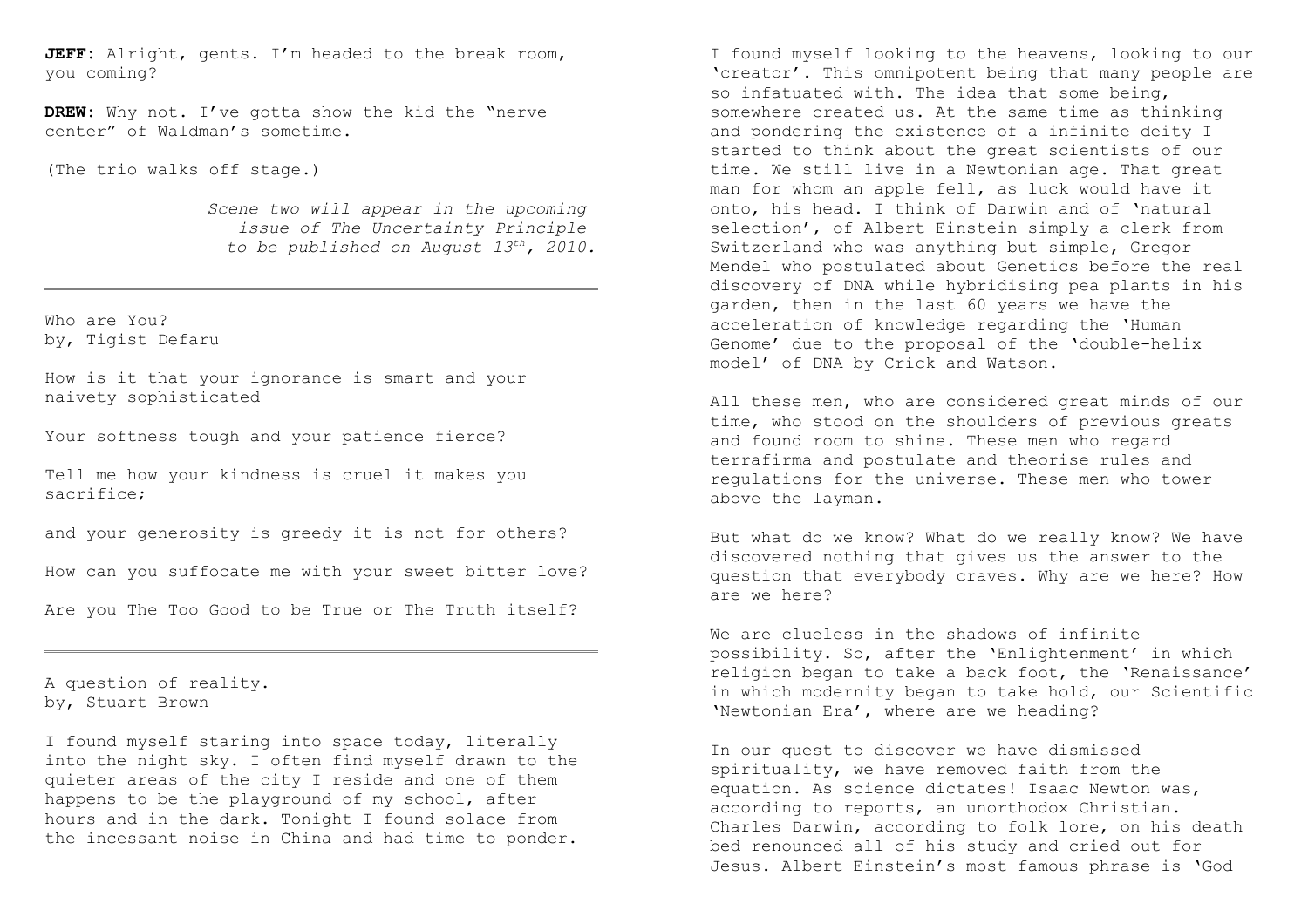doesn't play dice' a play on deterministic views and the idea that everything is predetermined – hinting at a creator, maybe. These great men, these people who have discovered worldly law in a contained formula, have in a sense created a new religion. One based on quantitative discovery. One that is perpetually self correcting. And as with any religion these people make giant leaps of faith. They believe blindly that their new discovery, their new postulation is correct. Once, the earth was flat and those wandering too far would fall from the edge into perilous oblivion, now we know that the earth is round because MTVs logo shows us an astronaut in front of a circular orb, the earth. In short - people say, we believe. So we have shifted from the so called 'dark ages' of mystification and superstition, of spirituality and belief, to the light of qualification and quantification. We have done this because somebody told us something. Usually something that we cannot comprehend because it is far to complex for the layman, for the average person. Because it is fundamentally mathematical and wholly unequivocal, well except for those fickle variables.

Whilst it seems that I am saying very little, what I am actually trying to say is that science and religion have so much in common. Neither stance has any the answers, just postulations. Most theories, whether they are mercurial or not, jump to conclusions, take questionable leaps to arrive at their culmination. And, then they are corrected when, suddenly, they do not fit the current ideology or knowledge. I used the term 'perpetually correcting' for scientific thought early and it is equally so for the ideas of a Religious nature. Religious autonomy is non existent. Each time a discovery is made a new perspective is cast upon religious text or religious thought, much the same as any scientific view and the new perspective is aligned to the new idea. An example of this would be Creationism. The idea that a being created the world in a said number of days is a wide held view which is present in many forms of religion even today. For sometime in Christianity it

has been taken as a literal event. But over time there has been a fragmenting of belief and people have adapted creationism to fit those ideas of modernity. This is also true of religion as a system, look at Christianity. There are countless forms of Christianity. All have particular view of its fundamentals. And all are splinters from the original wood.

One major flaw that I find with religion is that it is divisive. One religion alienates another. I find this hugely problematic. If you believe in one particular Deity or in a particular system of Deities then this completely negates every other religious idea. And all you have is blind faith. What's to say that the Religious ideas of the Inca's of the New World where any less real than that of the dominant European marauding Conquistadors, and their Catholic faith?

Science or Religion, for me holds no real definitive answers to life. One gives you the rules, at present, whilst the other gives you the fantastical. The question I have is which is which? So, as I stare into the sky, I am left feeling infinitely insignificant in the face of the unknown. And within this moment I feel the most spiritual I ever feel.

Chasing a big cat by, Eyasu Tarekegn

Since when cowardice made its house Broken by humbleness, filled up with love?

Erupted mass of rays from eyes of cowardice, Penetrated Into eyes of boldness.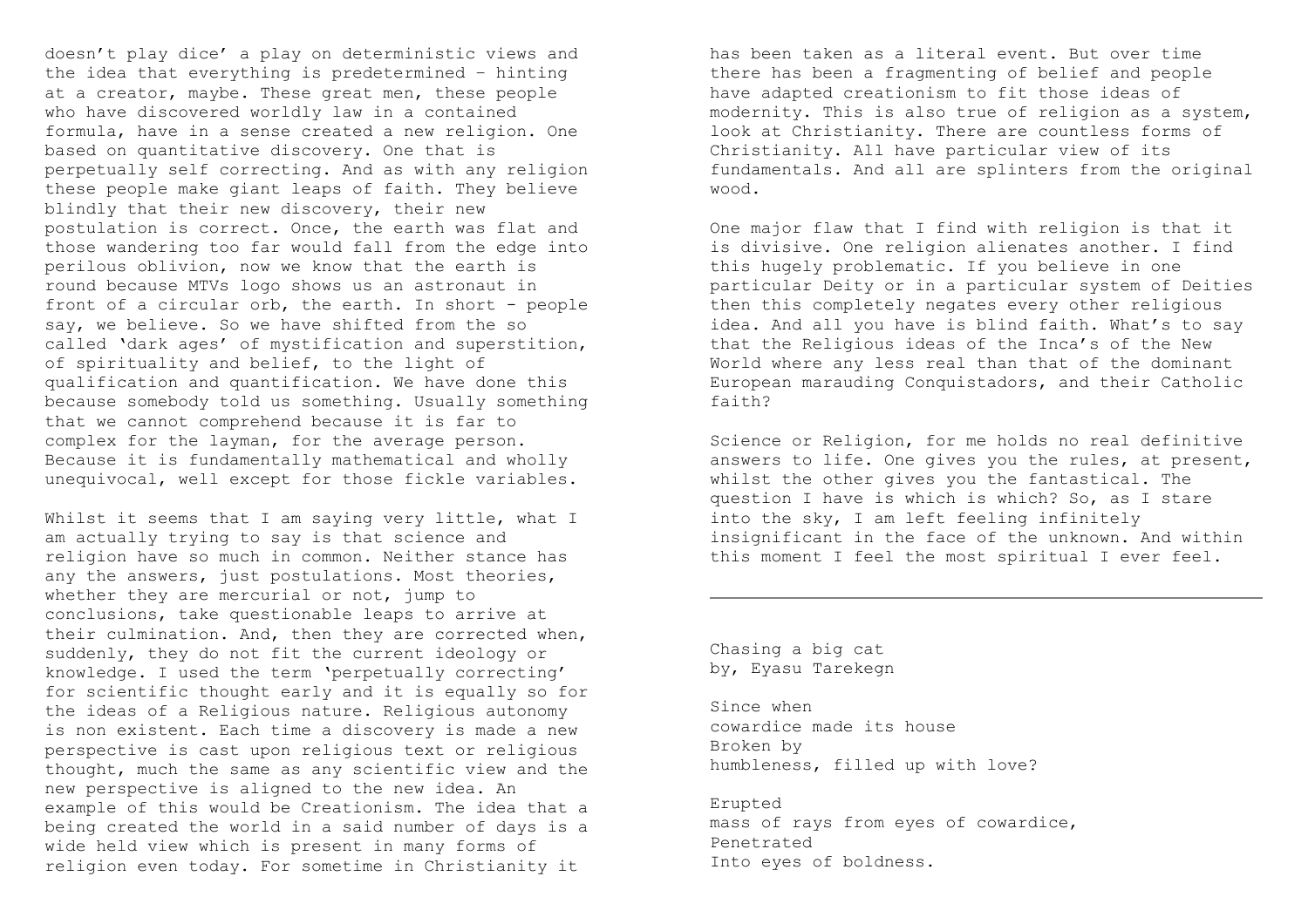But …

Cowardice, got its arrows head's broken ahead, Sufficient was the thing that conquered the bold.

> *Dedicated to an event: a big cat chased by a little mouse (Tom and Jerry cartoon).*

is ... by, Charles Jeffrey Danoff

Reality is a sitting down in a chair and listening to a professor tell you it is not actually a chair, just the image of one.

Reality is a man getting hard touching his sexual partner, thinking about a sexual partner, or resting in front of a computer anticipating images of sexual partners.

Reality is me as a college student sitting around a lot with friends and trying to process what I had seen of life on the eve of my entrance into the "real world". Evaluating the past to determine the future, I decided only not to "sell out", loosely defined as working just for money. I held others whom I believed did so in contempt.

Three years out now, I realize the errors of my ways. I was judging a world I had never experienced, taking my assumptions for why various people did various things as facts and judging them without ever knowing why they made their choice of profession. To put it succinctly, I was full of shit.

I acknowledge that to be a member of modern society, one needs to earn a living. I have been tempted to

live off in the woods by myself, but as of now view it as giving up, too. As such, if I want to enjoy the blissful conveniences (electronic transport, prepared food, toilets, etc.), caring friends and other benefits of 21st century living, I need to make money. That is fine. There is nothing evil about money.

Looking over the scope of world history, money is a wonderful progression in human relations. Now, instead of settling a disagreement with fists, two people do it with their check books. Instead of recorded knowledge exclusively being the prized possession of the landed aristocracy, millions of people save enough to send their children to university.

Money's function as a power giver has its warts, but I believe they are less than might or divine right.

Progress.

Societies revolving around money have solved our basic problems: food, water, clothing and shelter for millions of people. Question now, is what do we do next? Money is a car whose taken us to a suitable destination, and it may be time to get out.

All of that said, I still put "real world" in quotations. It is what the vast majority of humans, including myself, have consciously or unconsciously agreed upon as how to exist at this point in history. I believe that the world we currently accept as real is a simplified version of what is actually going on inside and around our lives. I believe our focus on the temporal of material accumulation blinds us to the eternal truths dancing around us.

Does this mean I loathe every day, contemptuous of humanity's sins and waiting for the bright future when we'll all be happy and blissful. No. I acknowledge and accept my own hypocrisies. I no longer feel guilty about the opportunities I have as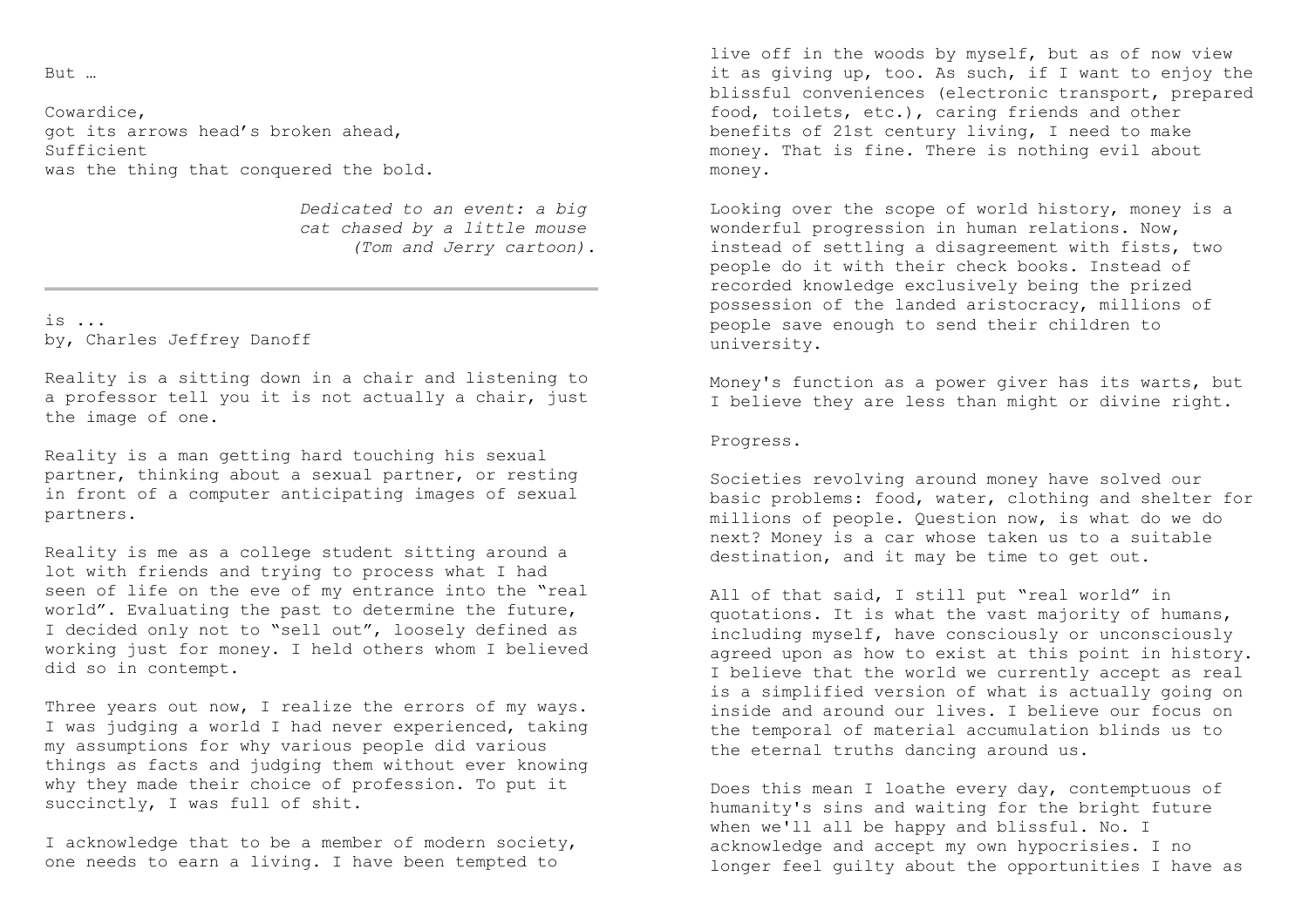an educated human being coming from a well-off, loving family. I am proud to be a member of a generation that has an opportunity to shape future human existence as the first one to go from the crib to the coffin with their hands on a keyboard, raised by people who found information technological dependence in their adulthood. Our kids born from digital natives will not be as lucky.

We are living in a time where the choices we make will have greater impact than we realize on the ages to come. I am happy to have been given a chance to exist at this point in history, and to have power, as we all possess, to shape how future generations will choose to spend their time. Will they spend it worrying about paying a mortgage? Will they spend it looking for the best way for humans to live in balance with the universe? Will they spend it figuring the best way to kill the guys who look different?

Reality is that human consciousness is the greatest, worst gift that has been bestowed upon our species. We are capable of writing books about God, killing billions, making billions, saving people from the brink of death, composing symphonies, killing ourselves and so much more. It is a tremendous burden to have this power. It would seem easier to be a squirrel concerned with gathering nuts for winter and getting laid, or grass, soaking up as much sun as possible (assuming those are thoughts of squirrels and grass), but that is not the option we have. As such, in our age of reflection and experience we must be sympathetic to those who have come before. And, sympathetic to ourselves, when we, and I, make decisions or think thoughts we know are wrong by some measure, but which we are powerless to oppose.

Like an older sister watching siblings in a park, that means we must make decisions best not just for ourselves, but for all species, because at this point we are the only ones capable of making those decisions. That boy may be cute, but now is not the

time for a chat.

Reality is when a man's freedoms are taken away, it is easier to grab a gun and go fight someone than it is to take the time to phone a senator's hot line, or make consumer choices that are better for the world as a whole, even if they entail some personal sacrifice.

Reality is even if you are living in the woods as a "tribe" isolated from the modern world, living a "pure life" in balance with nature, uncorrupted by the sins of modern mankind, you will still die if the men running the world have a war and start firing off atomic bombs that strike you.

Reality is we prefer watching the flickering images on the cave walls.

Reality is we humans can do far more than we are capable of imagining.

Du rêve à la réalité par, Afia VanHorne

J'ai un message d'avertissement à partager avec vous. Une offre de sagesse que j'ai reçu récemment. J'aimerais y enfermer des mots poétiques dans le style qu'il m'a été transmis, mais la sévérité de ces paroles ont besoin de l'honnêteté brute. En faite, ce message est bien simple : réaliser vos rêves. Peutêtre ça n'a pas l'air d'être très grave, mais ça vous fera du bien d'y prendre au sérieux.

Le rêve, non seulement le suite d'images qui se présentent à l'esprit durant votre sommeil mais aussi l'idée poursuivie avec le but de réussir. C'est cette idée, ce rêve qui alimente la vie réelle. L'objectif de vie d'un être humain est centrale à ce qui lui fait une partie intégrale du monde.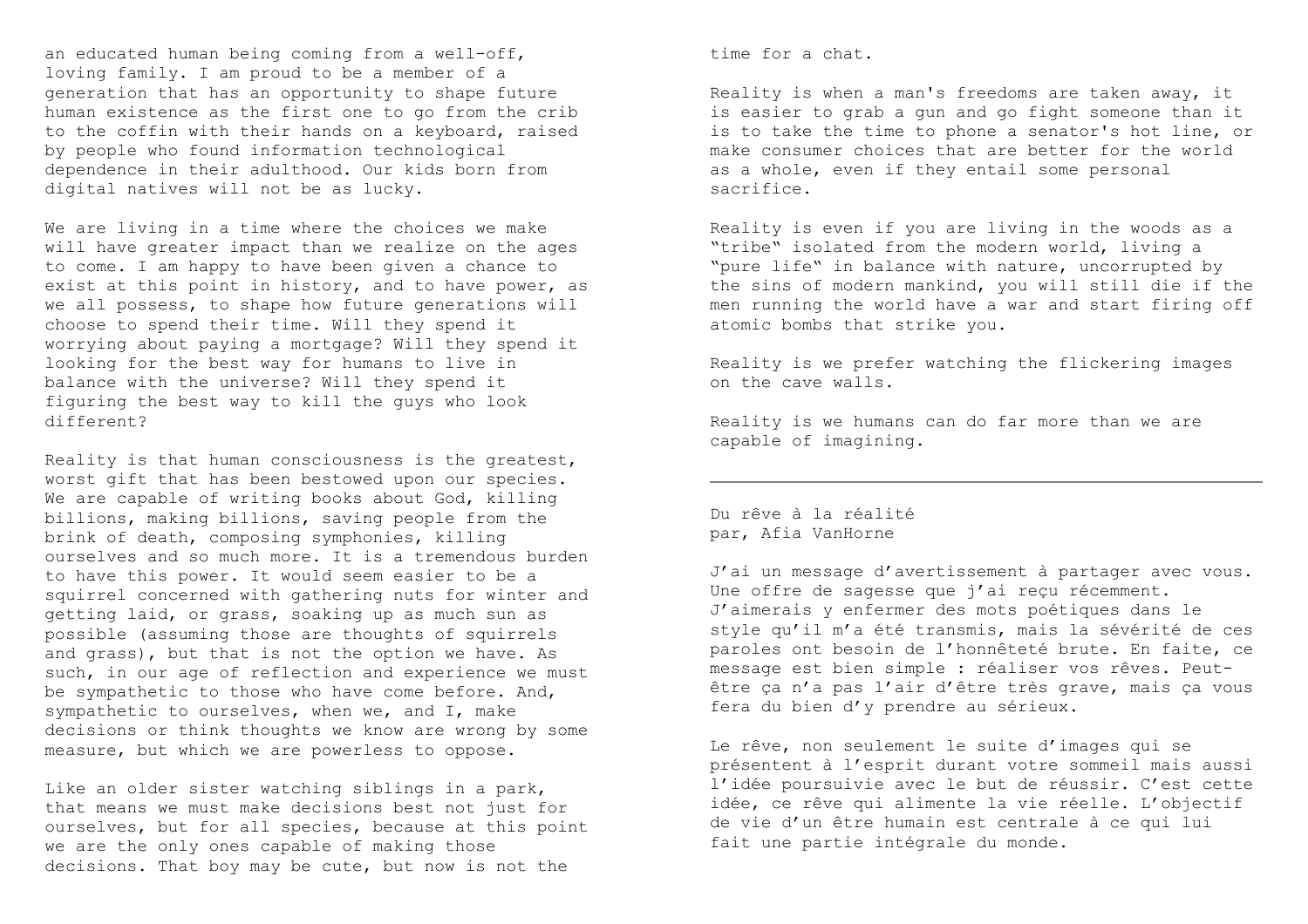Vous êtes tous des rêveurs. Vous pouvez sans doute visionner ce qui vous donne de la joie dans la vie. Mais est-ce que vous vous écartez de ces visions en disant des conneries comme << un jour >> ou << dans l'avenir >>? Voilà le problème. Maintenant c'est le temps d'agir parce que je vous dis sérieusement que des rêves qui sont remis à plus tard vont avoir de mauvaises répercussions dans vos vies.

Un rêve non-réalisé devient trop difficile à supporter; il pèse lourdement sur la tête; il entraîne des pensées comme << ce qui aurait pu être >> ou << celui qui s'est échappé >>, il mène à une léthargie mentale qui peut détruire votre esprit, inviter la dépression dans votre coeur, fabriquer un destructeur de votre âme. Ces beaux rêves d'autrefois devient les affreux cauchemars du présent avec lesquelles vous seriez obligés d'en vivre quotidiennement.



C'est pour cela que je vous implore. Ne vous convainquez pas que les rêves sont plus beaux que la réalité. Le rêve ne serait jamais aussi réel que la réalité physique. Quittez cet univers de reverie avec vos rêves en mains et apportez-les dans un monde de réalité. Vous feriez bien de croire Hughes à la place de Vigny.

Peut-être que vous me prenez pour naïf qui suppose vous avez tous les moyens et les ressources nécessaires pour faire réaliser vos rêves mais je crois ça se peut. L'optimisme et la patience, commencer avec eux, de bonnes ressoucres. Le temps lui aussi est une ressource précieuse qu'il ne faut pas gaspiller parce que vous ne savez jamais. Au moins vous auriez été sur le chemin menant à cette grande réalisation.

Une dernière fois, créez vos propres réalités, nées de vos rêves et, s'il vous plaît, faites le maintenant. La survie de notre monde compte sur votre succès dans cet exploit. La pauvre petite est en danger d'être inhabitées par une troupe de malheureux et mécontents qui contamine tout ce qui l'entoure. Je ne veux pas que ça soit ma réalité inévitable ni la vôtre.

> *Image created with Street Sign Generator <http://www.streetsigngenerator.com/>.*

A Caddy Story by, Charles J. D.

# The 17th Hole

"One-fifty marker's a couple yards behind. Pin's in back. Wind's blowing softly with us. So, oneforty-eight to the center, ten for the stick, ten for the elevation, take off five for the breeze and I believe it's playing one-sixty-three. Green slopes from front to back, so you don't have much room to play with. I'd say a soft seven short of the green leaving you a do-able up and down, Sir."

"Give me the five, Dustin."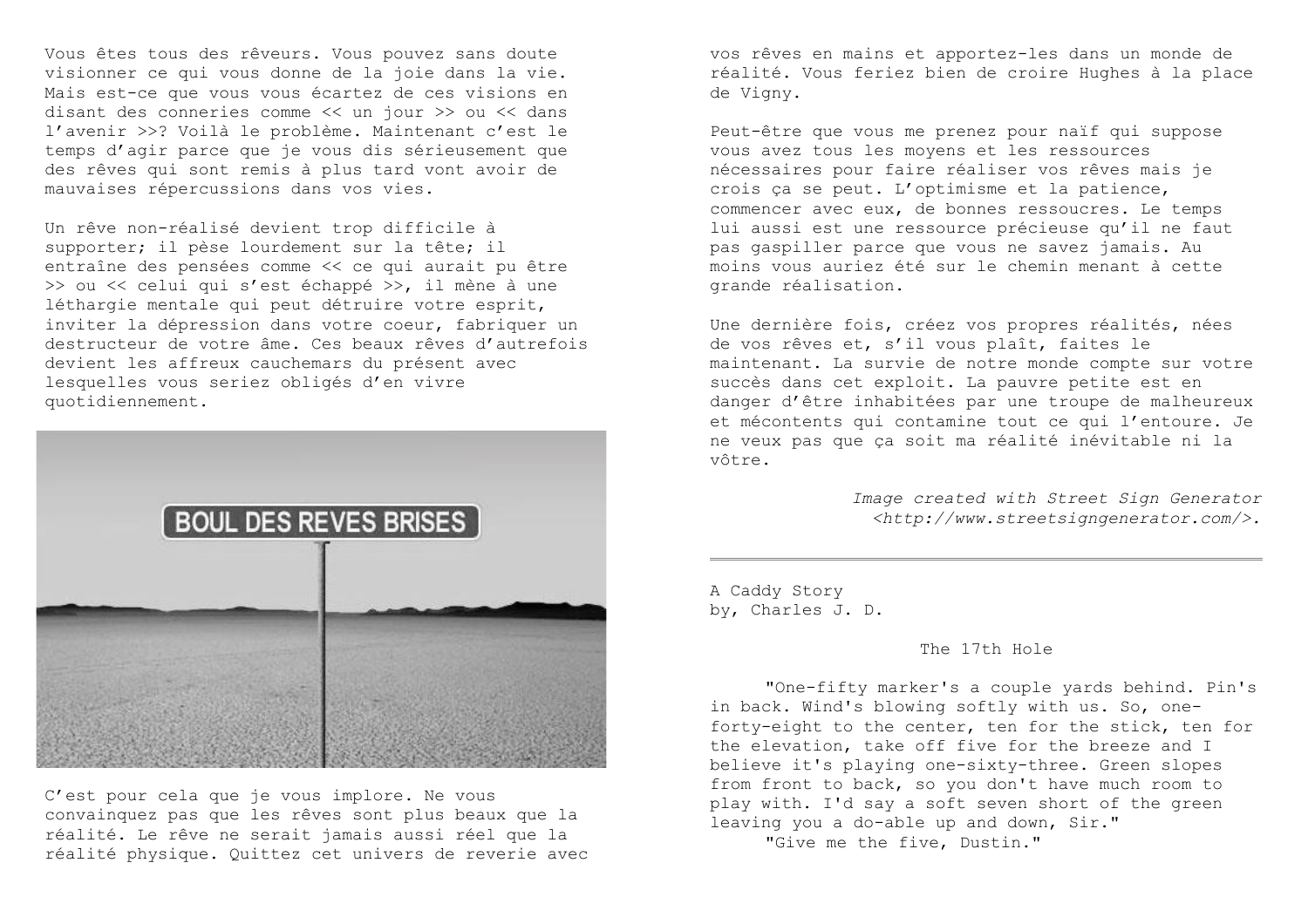"Looks straight, but it'll break right. Aim about two cups outside." She says, pointing to the spot with the grip end of his driver. "And don't be shy, it's slightly uphill."

"Thanks, Suzie."

# The 18th Hole

After exchanging drivers for putters on the 17th green, Dustin and Suzie mosey up to fore-caddie. "You ever use the pissing tree on this hole?" Dustin asks as they pass The Oak designated for relief.

"Was really close once." she replies.

"What happened?"

"Decided it'd be best to take the pain. You?" Dustin ahems, then rests down the two bags he's carrying and walks to The Oak as Suzie moves ahead.

Feeling refreshed Dustin joins her about one hundred and twenty yards away from the players teeing off. The 18th fairway is surrounded by a forest right and O.B. left. Fore-caddying gives the caddies a better vantage point for finding drives gone astray.

"One time, I was looping with Orlando. He was using the facilities, when Mr. Todd's drive sliced really badly." Dustin begins, resuming the conversation.

"Mr. Todd always slices with his driver."

"Yeah I know, I thought about telling him he'd be better off leaving the big dog in the clubhouse. Anyway, he lost his ball immediately, so he didn't say anything, but Mr. Dour saw -"

"Dour is sharp."

"That he is, so Dour yelled 'FORE!' I'd forgotten about Orlando, but as the ball got closer I realized why Dour screamed. I shouted 'O! MOVE!' he made eye contact with me as I was pointing behind him. He figured out what was going on and dove barely avoiding the ball." The wind shifts South, against the players.

> "That's good to hear O was alright." "Yeah ... save the wet spot on his shorts."

 $"$ Ooh. : $($ "

"Totally sucked. Todd did him right, though.

Gave him over two-hundo for the loop, and bought him a new pair of shorts."

"No he didn't."

"You're right. He didn't, because O refused the offer."

"You're so full of it."

"You're no fun." Dustin sighs, giving up.

"Not for you, no. You got a pencil?"

Dustin pauses, sniggering inside, as did Suzie when reviewing her statement, but keeping a straight face searching his memory and pockets for the instrument, finding it above his left ear. He hands it to her and she fills out her caddie card.

As she writes, monsters dancing hedonistic ally amidst a pink and purple jungle flash in and out of her head. Where do those come from? Are they bubbles floating waiting for a host?

"Grandma, about that pencil, you didn't ask if you could have one."

"What? ... Oh, yeah." Suzie mumbles, returning to their shared plane of reality. "Here you go."

I wonder where she was just then?

A phwap sound comes from a hundred yards back.

"Shit." Dustin curses, realizing he's once again neglected his duties as a caddie, failing to pay attention when his player teed off. Where's the ball? Part of the reason was he relaxed, knowing Suzie would take care of him. "Got it, headed along the left side of the fairway ... ah, rough. Not the start he wanted."

"Thanks."

"No prob."

"You ever read a story about caddies?"

"Story, as in fiction?"

"Yeah."

"There's this Southern writer whose name is eluding me now." Mr. Douglas's ball flies above them landing softly down the right side of the fairway ten yards beyond Doug's.

"Anyway, he wrote this book with a section where he streams a special" she does air quotes "man's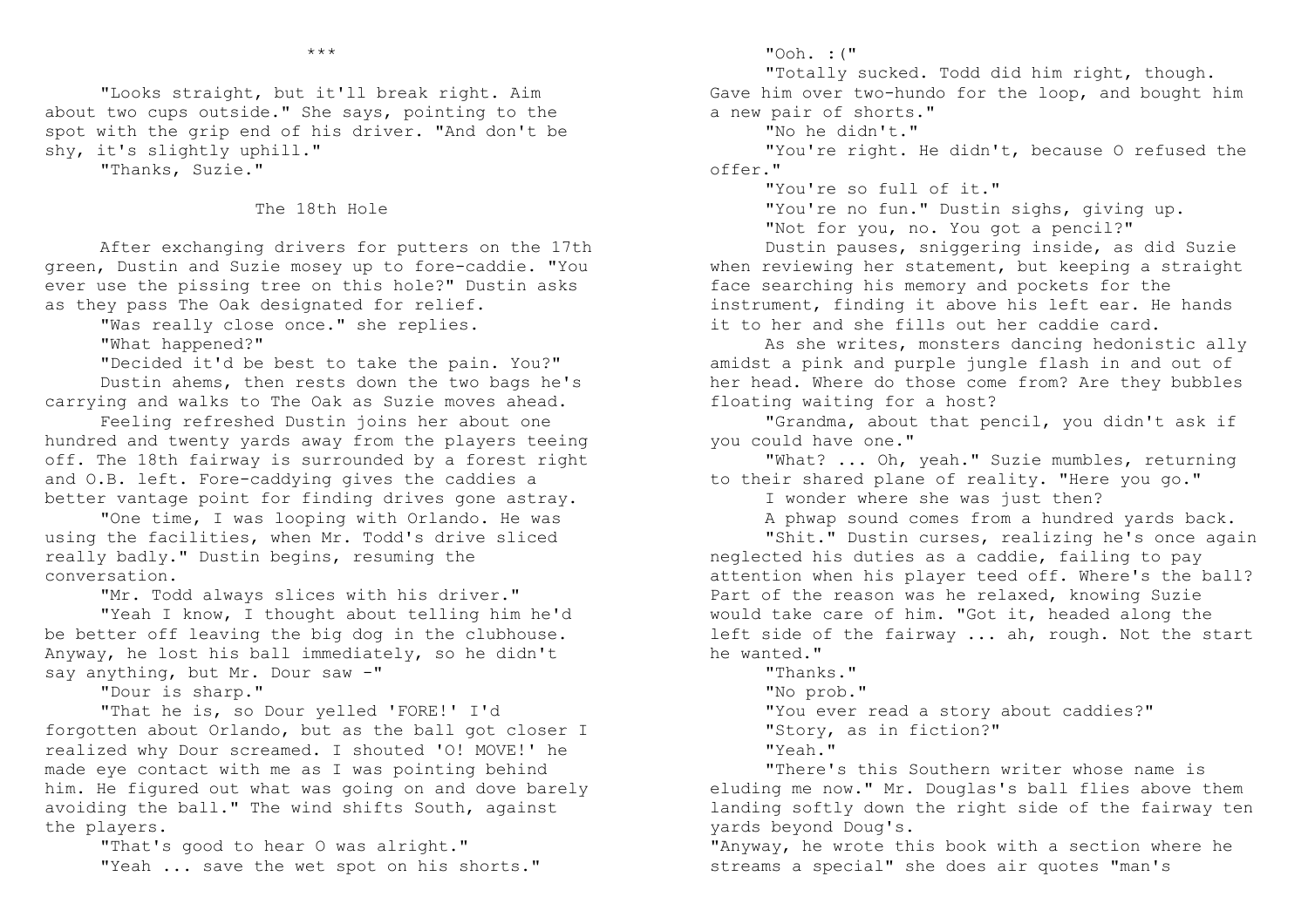thoughts. Caddies play a very minor role there." "That it?" He asks, hoping for more.

"As far as I've read."

"That's a shame. We deserve a better voice in the English canon."

"Why don't you write the book?"

"Whoa." Dustin emphasizes holding out his hands. "I don't know about a book. We're just bit players who magnify the lead actors in one light or another. I think a short story would suffice."

"You've always been lazy." Suzie chides through a smile. "On that note, was Mr. Jones pissed at you last hole?" Mrs. Douglas's ball crashes into the woods on the right.

"What'd you mean?"

"When you were daydreaming on the left side of the fairway as he was ready to hit behind you on the right."

> "Oh, that. Nah, he didn't mention anything." "You're lucky."

"It's more he knows how I operate - we have a professional relationship spanning my whole career, starting with my first time out."

"Sucks for Jones."

"Indeed. Our first round he asked me something like 'Son, how many loops you had this summer?' I said 'Loops?' 'You know, rounds you caddied on the course?' I was like, 'Don't you mean gone around the course?" "Typical Doug form, though, I believe he smiled and said something like 'Happy to see you working, young man.'" Alice's ball skips its way to the beginning of the fairway.

# Bibliography

Faulkner, W. (1990). The sound and the fury (The First Vintage International ed.). New York, NY: Vintage International

Lucas, G. (2004). The book cog hill dubsdread #4: Cialis western open (9th ed.). West Palm Beach, FL: Tour Yardage Books, Inc.

Woolf, V. The Common Reader. web ed. Australia, Adelaide: eBooks@Adelaide, 2004. Web. 26 Apr. 2010. <http://ebooks.adelaide.edu.au/w/woolf/virginia/w91c/ index.html>.

Truth is What You Make of It by, Willy Wylie

My neighbors attest to my veracity in coining a sort of proverb: "It was as true as if Mr. Gulliver had spoke it." Yet the Houyhnhnms are seen alongside unicorns as creatures of Wishes that never grant their image.

Daily I see Yahoos bicker over Lilliputians to find the shiny stone that takes the name of truth. "The Emperor is George I!" "Then what of his Austrian lip?" "He is German, is he not?" "Indeed, but that hardly makes him a Hapsburg!"

Projectors are the first to boast deducing the stone's location, but their explanations all suffer from reduction. For my travels expand in each new set of hands.

Some go so far as to form a key, charging for a glimpse at their maps, to show the world my words are symbols. They are, but only as leaves are symbols of forests. Print always suffers the form of synecdoche.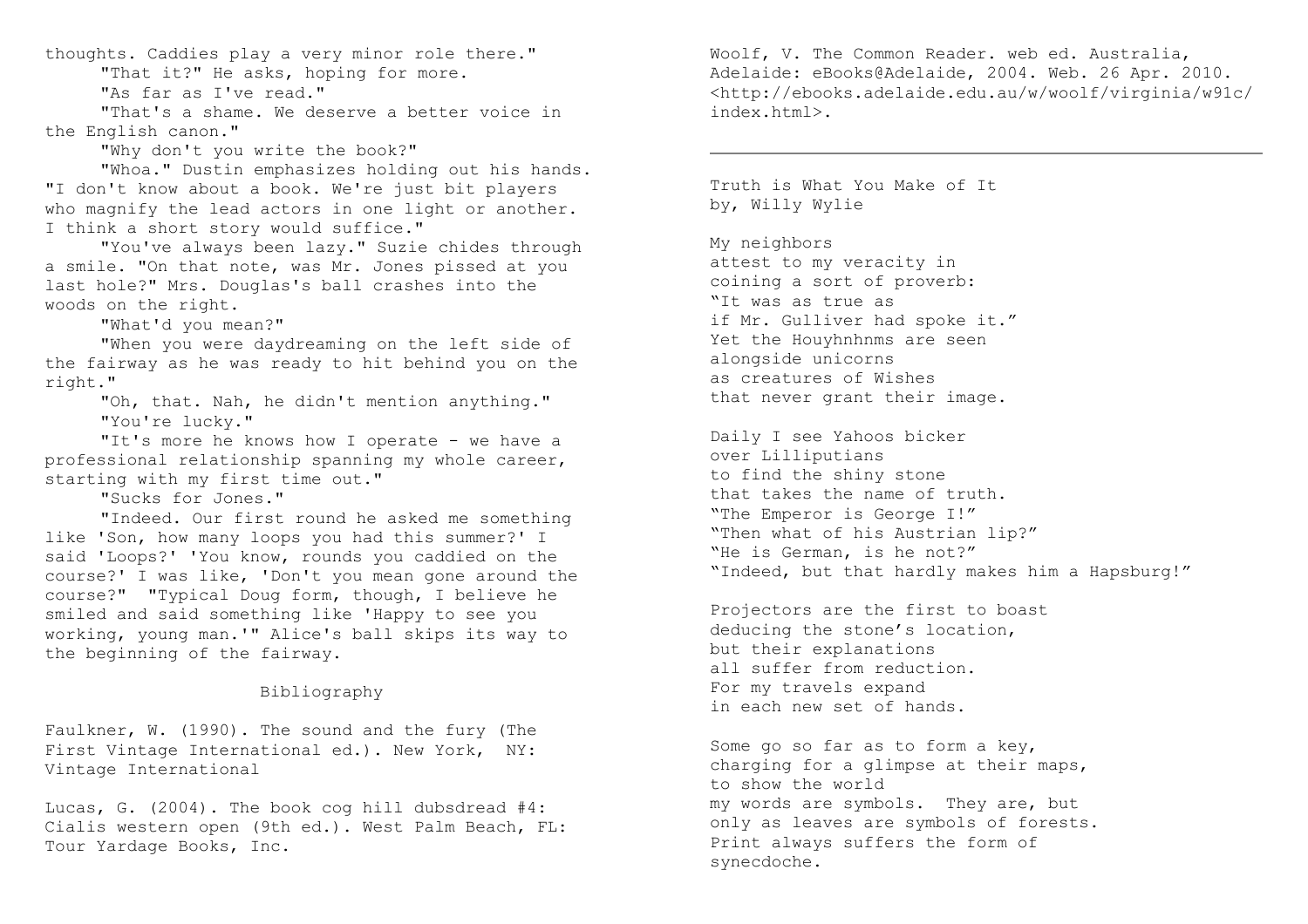# Narration is not a travel.

Having seen remote nations I retreat to my stables to converse with memories of nobility. My Houyhnhnm masters couldn't trust my civility despite my reverence for their customs. I still act on their example, so now I fear those who I loved because I see the Yahoos in their blood.

Question my sanity if you so desire, or label my life a satire. To scale the walls of our flying city and escape the barbarians floating over justice for a premature glance of tomorrow's sunrise, simply calculate the constant, ∞, of impossibility. The proof of your success will be evident as you're relieved of yourself, staining the Earth with your Fall.

The traveler by, Eyasu Tarekegn

In blood souls live, In truth dwells love In love there is life Every breath, every minute...

Mere chiseled words can't muffle unfading voices and obscure unique mystery of brotherhood, Neither can time tarnish them in its speed of flight.

I bet you are like the Apostle. who got the scales off his eyes, You dismounted from your horse and poured your oil on the wounds of broken legs …

You the Good Samaritan traveler of your own time

Let love flow richly and erode cyst of selfishness, demolish the abysmal roots of ignorance.

May you stand on the apexes of your dream mountains flooding unfailing kindness, You shall live there in my heart, sealed in my bone marrows tangled with my blood cells.

*Dedicated to my best childhood friend.*

Then We Lied by, J. Lunney

"I missed you" I say, while looking into her eyes. She is very beautiful, but I do not mean it.

"I missed you too" she said, but I did not believe her, not because I am one of those sad men who thinks a woman could never love him. I know women that have loved me, that have cried and pulled at their hair, and flown from far away and written me letters. I have known those women, and I do not know if their love was genuine or just desperate and dependent, or if there is a difference. I just know that this woman, she did not miss me.

We are lying to each other. We lie to each other all night. We go to a shitty sushi restaurant that I hate because it is close to her apartment and really, any restaurant that hits a not embarrassing baseline of quality will do. I tell her I heard it's good. That is a lie. I don't know if she knows it is a lie, but it is. I know this sushi restaurant is a piece of shit, it's the type of restaurant that issues you a beeper before you sit down, that's how I know. But that's not the only lie, the lies are everywhere, every moment. I hold her hand as we wait for the table. She rests her head on my shoulder sweetly. They are lies. We are lying to each other.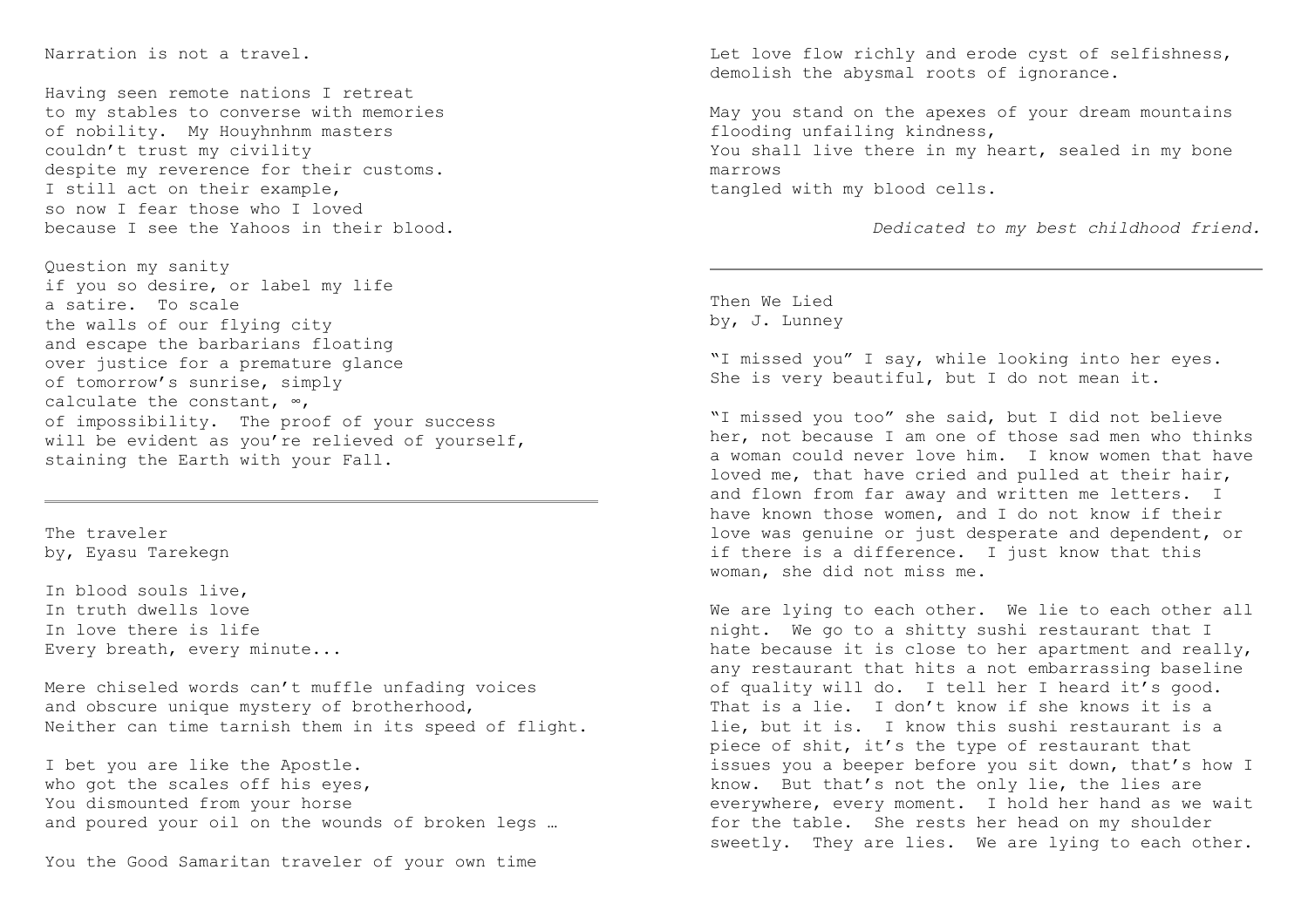I know this because we do not actually miss each other. I have missed people in my life; friends, lovers, a dog. I did not miss her. When she was not here, she was not here. She wasn't lingering in my mind, nothing that happened to me in the normal course of a day reminded me of her. She was not a part of routine, thinking of her was not a part of my day, so I did not notice she was gone. When she was gone, she was just gone, and when she was back, she was just here, and present.

I do not know if she knows that she is lying to me when she puts her head on my shoulder, or kisses my cheek when I get back from the bathroom. We are both tired. When we are together, we want things to be simple and perfect so we lie to each other. We entertain the possibility that in some version of this reality, we might have been right for each other, but for now we are too tired of heartbreak and fighting and life not stacking up to the grandiose promises of a liberal arts education, we are too tired of these things to dissect this thing between us.

People use this word "relationship" to talk about the thing between people, as if it were a living, breathing entity when in reality it is not. When in reality there is nothing between us, nothing that can be serviced or fixed, the thing that is between us is another lie labeled relationship to give it life, so that we feel like there is something out there worth defending, that lives and can be kept healthy and happy. We won't ever be right for each other, but right now we are good enough and we understand that.

We work our way methodically through dinner, doing the things that we know we are supposed to do. We talk at each other, not to each other, but neither is bothered because we are partaking of a ritual that we learned by watching television. We say what we have to say to get through the meal, the night, to trick ourselves into thinking we like this sushi and we missed each other because those are nice things to

think about and feel. We want to feel missed, we want to miss, and we understand that about each other, so this thing that we have is okay, it is great for right now, when I describe it to a friend he slaps me on the back and says "dude, that's great, don't worry about it."

When we got back to her apartment, we make love and it is wild in a predictable way. We claw at each other like we have many times before, but we pretend it is novel. The dirty talk is functional, procedural, a question of courtesy and etiquette, all things I have said and heard before but say and want to hear again to make this whole thing tolerable. When we wake up in the morning, she makes egg sandwiches and we eat in relative silence. The charade has come to an end and we are struggling to keep it together. I kiss her goodbye and go home to sleep. Whenever we spend the night together, I can never sleep.